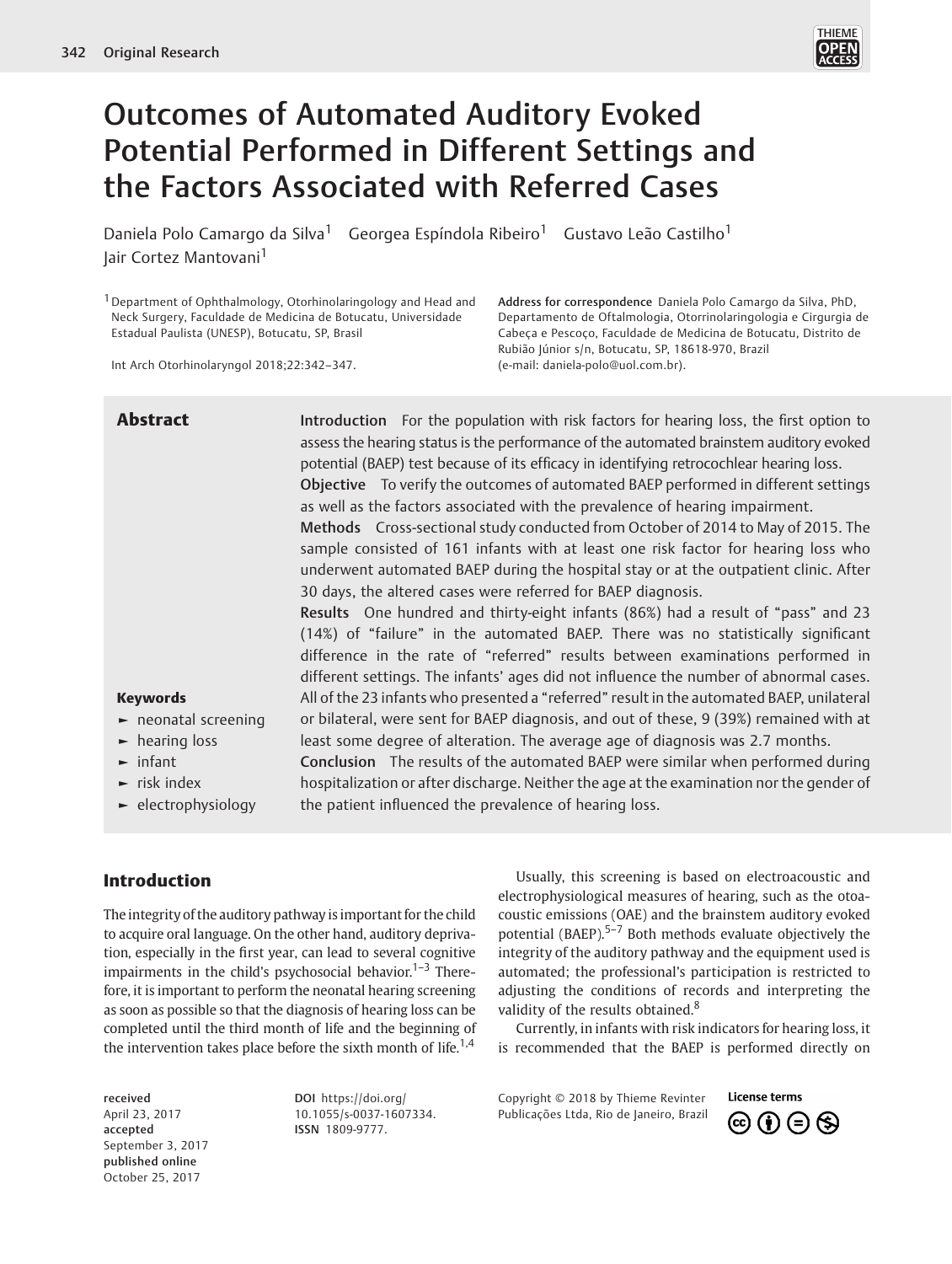automated equipment because it is a simple, fast, noninvasive and effective method to identify retrocochlear hearing loss.<sup>4,9</sup> Another advantage to be highlighted is that this type of BAEP is less influenced by changes in the external ear, such as vernix, and otitis in the middle ear besides being less influenced by any noise in the test room.<sup>10</sup> It should also be considered that with the reduction of false-positives by automated BAEP, the family's anxiety is reduced, unnecessary referrals for diagnosis are prevented and the economic costs of hearing evaluation are restricted.<sup>11,12</sup>

One of the limitations of the automated BAEP is that there is a greater number of failures when evaluating preterm infants before 34 weeks of life.<sup>13,14</sup> Therefore, if the evaluation occurs before this period, the failures must be retested to avoid the false diagnosis of hearing impairment caused by the natural process of auditory maturation.

Another fact to be considered is that the tests used for the pediatric audiological diagnosis are not always performed in the same environment. Usually, the initial evaluation is performed at the nursery or at intensive care units (ICUs).

The literature shows that infants admitted in ICUs present a higher rate of hearing impairment when compared with the general pediatric population.<sup>15</sup> However, it is yet unclear if these alterations are due to the attributes of the exam setting or the intrinsic characteristics of the infant. Because of the extremely distinct characteristics of the exam settings, local circumstances can lead to variations in the results obtained.<sup>11</sup>

This study aimed to verify the outcomes of automated BAEP performed in different sites, as well as the factors associated with the prevalence of hearing impairment.

# Materials and Methods

This research was approved by the Research Ethics Committee of the local institution (protocol 402/08).

A cross-sectional study was performed at a public hospital between October of 2014 and May of 2015.

Inclusion criteria: infants with risk indicator for hearing loss; similar clinical conditions among neonates evaluated during the period of hospitalization and at the outpatient clinic; automated BAEP performed in the universal neonatal hearing screening program; an informed consent term was signed by their parents.

Exclusion criteria: excluded from the study were patients with any alteration of the middle ear identified by the ENT doctor before the tests.

The first test was the automated BAEP, which was performed in two different settings: at the intensive care unit (ICU), when the infant was hospitalized, and at the outpatient clinic. Thirty days after failure in the automated BAEP performed in an outpatient setting, a conventional BAEP was performed.

#### Automated BAEP Technical Specifications

The AccuScreen (Otometrics, Taastrup, Denmark) equipment was used with the infant in a natural sleep.

The abrasive substance Nuprep (Weaver and Company, Aurora, CO, USA) was used to clean the skin and the Neuroline (Ambu, Ballerup, Denmark) surface electrodes were fixed in the front (Fz), occipital (Oz) and zygomatic regions. The impedance of the electrodes was always kept below 5 Kohms. Data was shown in an 18-ms window post-stimulus, applying a binomial statistical evaluation algorithm over the sinuous pattern signal, which offered a confidence level of  $> 99.5\%$  for the response. The waveform generated from the brainstem was compared with a template derived from normally hearing infants. The equipment screen showed a graph that indicated test progress, EEG level and BAEP detection probability. The equipment had a builtin rejection device for myogenetic, electrical and environmental noise interference that stopped the screening when testing conditions would preclude adequate testing. The stimulus used was the click, at an intensity level of 35 dBnHL and a rate of 78–82 clicks per second (randomized). When the ideal parameters established by the equipment software were reached, there was a result of "pass," and if not, there was a result of "referred"

### Conventional BAEP Technical Specifications

The EP15 Eclipse (Interacoustics, Middelfart Denmark) equipment was used in a silent room with the infant in a natural sleep.

The abrasive substance Nuprep was used to clean the skin, and the surface electrodes (Neuroline) were fixed in different points; the active and ground were fixed to the forehead (Fz, Fpz) and the reference in the regions of the mastoid (M1 and M2). The stimulus was presented through an insert earphone ER 3A (Interacoustics A/S, Assens, Denmark) with monaural stimulation with filtered clicks (high pass band filter of 100 Hz and low pass filter of 2000 Hz), duration of 100 μs and rarefied polarity. A total of 1,024 clicks with analysis time of 20 milliseconds were provided and repeated to confirm the reproducibility of the waves. The impedance of the electrodes was always kept below 3 Kohms. The stimulus presentation rate was 20.1 clicks per second.

The initial intensity of the acoustic stimulus was 80 dBnHL for the neural integrity investigation, and for electrophysiological threshold investigation, the intensity was decreased in steps of 20 dBnHL until the confirmation of the last intensity inwhich the V wave was visualized. In the absence of response, the intensity was increased in steps of 10 dBnHL until the V wave was visualized, never exceeding the intensity of 100 dBnHL.

Normal hearing was determined by the presence of response on the conventional BAEP at an intensity level 30 dBnHL. The degree of hearing loss was categorized according to the threshold value of the BAEP threshold: mild (40 and 50 dBnHL), moderate (60 and 70 dBnHL), severe (80 and 90 dBnHL) and profound ( $>$  90 dBnHL).<sup>16</sup>

### Statistical Analysis

Descriptive statistics were performed with frequency and percentage for categorical variables, and mean, minimum and maximum for continuous variables.

The analysis of the prevalence of abnormal results in the automated BAEP by site, age at examination and gender was performed by multiple Cox regression. Relationships were considered statistically significant if  $p < 0.05$ . The software used was the SPSS version 21.0 (IBM Corp., Armonk, NY, USA).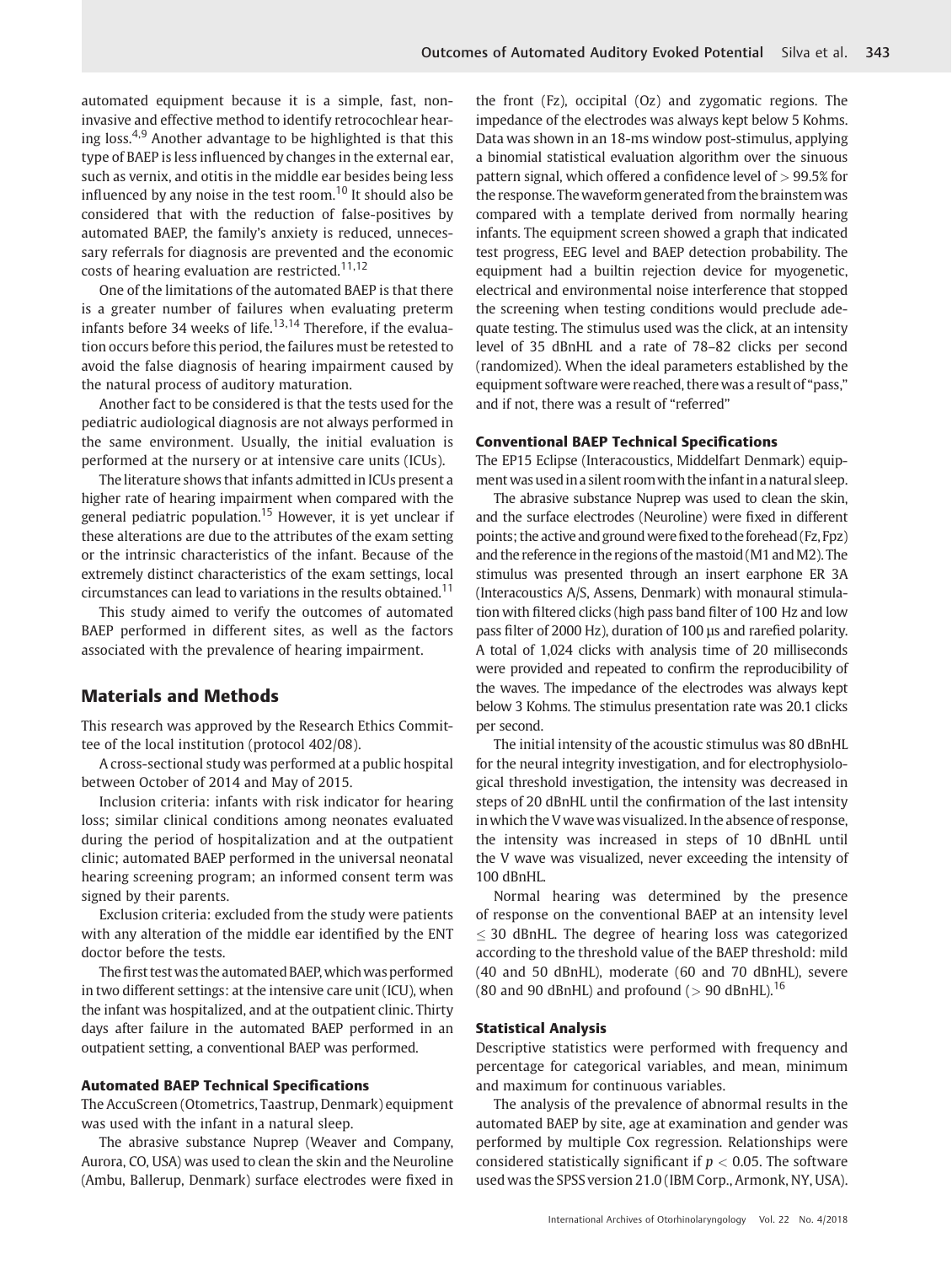| <b>Variables</b>                     | ICU ( $n = 60$ )    | Outpatient<br>clinic ( $n = 101$ ) |
|--------------------------------------|---------------------|------------------------------------|
| Female/Male                          | 26 (43%) / 34 (56%) | 47 (46%) / 54 (53%)                |
| Gestational<br>agea                  | $31(26-42)$         | $36(25-42)$                        |
| Birth weight<br>(grams) <sup>a</sup> | 1,578 (700-3,580)   | 2,567 (760-4,345)                  |

Table 1 Sample characterization

Abbreviation: ICU, intensive care unit.

ª Average, minimum and maximum values.

# Results

A total of 161 infants of both genders met the study inclusion criteria, and automated BAEP tests were recorded in 322 ears. The characterization of the sample is shown in **-Table 1** and ►Fig. 1

The results of neonatal hearing screening in infants with risk indicators using automated BAEP showed that 138 infants (86%) had a "pass" result, while 23 of them (14%) had a "referred" result. However, this evaluation was not done in the same setting; 60 tests were performed in the ICU during hospitalization and 101 were performed in the outpatient clinic after discharge. Nervertheless, no statistically significant difference was observed between the "referred" rates when comparing the results of the automated BAEP performed at different locations ( $\neg$ Table 2). It is emphasized that all the infants with a "referred" result in the automated BAEP performed at the ICU were assigned to the outpatient setting for a conventional BAEP.

When analyzing the age at which the infants underwent the automated BAEP, 24 (15%) were  $\leq$  34 weeks and 137  $(85%) \geq 35$  weeks, but the age at the time of the examination did not influence the increase in the rates of "referred" in this test (►Table 2).

Regarding the gender, no statistical significance was found in relation to the increased prevalence of abnormal results in the automated BAEP (►Table 2).

The 23 infants who presented the "referred" result in the automated BAEP —unilateral or bilateral — were referred to

|                | <b>Table 2</b> Prevalence ratio of abnormal automated BAEP by location, |  |  |  |  |
|----------------|-------------------------------------------------------------------------|--|--|--|--|
| age and gender |                                                                         |  |  |  |  |

|                                             | <b>PR</b> | CI 95% |      | $\boldsymbol{p}$ |  |  |  |  |
|---------------------------------------------|-----------|--------|------|------------------|--|--|--|--|
| Abnormal automated BAEP - Right ear         |           |        |      |                  |  |  |  |  |
| Variable                                    |           |        |      |                  |  |  |  |  |
| Hospitalization                             | 1.21      | 0.40   | 3.63 |                  |  |  |  |  |
| Age at the time of<br>the test $<$ 34 weeks | 1.00      | 0.94   | 1.06 | 0.915            |  |  |  |  |
| Male                                        | 1.34      | 0.55   | 3.23 | 0.521            |  |  |  |  |
|                                             | <b>PR</b> | CI95%  |      |                  |  |  |  |  |
| Abnormal automated BAEP - Left ear          |           |        |      |                  |  |  |  |  |
| Variable                                    |           |        |      |                  |  |  |  |  |
| Hospitalization                             | 1.07      | 0.29   | 3.98 | 0.925            |  |  |  |  |
| Age at the time of<br>the test $<$ 34 weeks | 1.03      | 0.97   | 1.09 | 0.378            |  |  |  |  |
| Male                                        | 1.11      | 0.41   | 3.01 | 0.834            |  |  |  |  |
|                                             | <b>PR</b> | CI95%  |      |                  |  |  |  |  |
| Abnormal automated BAEP - uni or bilateral  |           |        |      |                  |  |  |  |  |
| Variable                                    |           |        |      |                  |  |  |  |  |
| Hospitalization                             | 1.13      | 0.38   | 3.31 | 0.829            |  |  |  |  |
| Age at the time of<br>the test $<$ 34 weeks | 1.01      | 0.95   | 1.06 | 0.876            |  |  |  |  |
| Male                                        | 1.56      | 0.66   | 3.68 | 0.312            |  |  |  |  |

Abbreviations: BAEP, brainstem auditory evoked potential; CI, correlation index; PR, prevalence ratio.

the conventional BAEP. Nine of them (39%) remained with at least some degree of alteration while 14 (61%) had responses within normal patterns bilaterally. The results of abnormal conventional BAEP per ear are shown in ►Table 3.

Out of the nine infants diagnosed with abnormal BAEP, three had more than one cumulative risk indicator, and the most frequent was prolonged stay in neonatal ICUs  $($  >Table 4).

None of these infants diagnosed with hearing loss came from the ICU and the mean age at diagnosis was 2.7 months.



Fig. 1 Frequency (%) of risk indicators in all infants evaluated in the study. Abbreviations: BW, birth weight; HL hearing loss; MV, mechanical ventilation.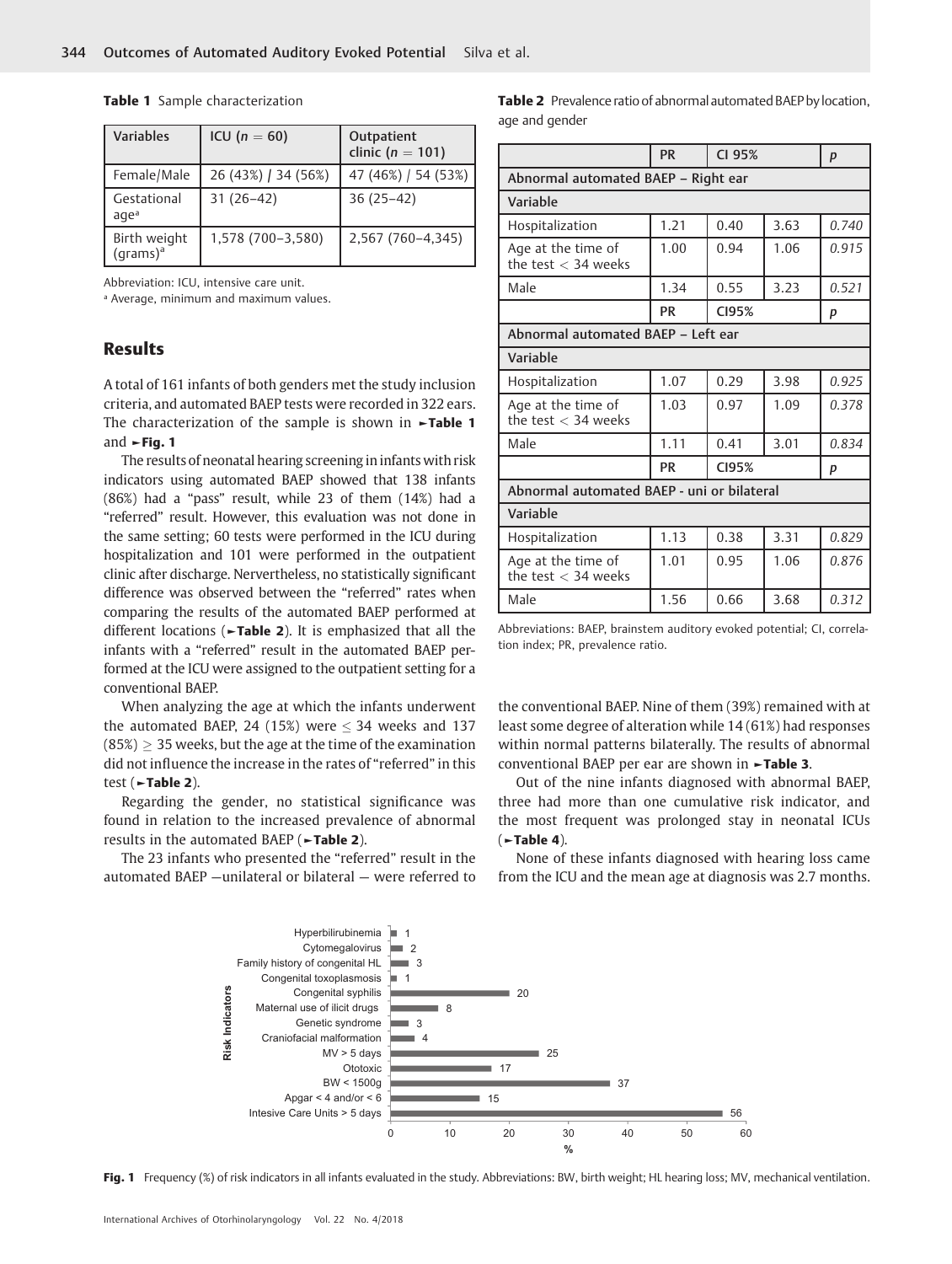| <b>BAEP</b>              | <b>RE</b> | LE | Total |
|--------------------------|-----------|----|-------|
| Mild (40-50 dBnHL)       |           |    |       |
| Moderate (60-70 dBnHL)   |           |    |       |
| Severe (80-90 dBnHL)     |           |    |       |
| Profound ( $> 90$ dBnHL) |           |    |       |
| Total                    |           |    | 15    |

Table 3 Distribution of abnormal conventional BAEP per ear

Abbreviations: BAEP, Brainstem auditory evoked potential; dBnHL, decibel normal hearing level; LE, left ear; RE, right ear.

# **Discussion**

Decreasing the number of false-positive in the neonatal, hearing screening is a constant challenge, especially because we deal with individuals in the process of language acquisition and development. The early diagnosis aims to reduce the consequences that hearing loss can bring, and the more reliable the result is, the more effective the hearing screening program becomes.17,18

Studies show that neonatal hearing screening performed using OAE presents a high false-positive rate when compared with automated BAEP. Thus, it is emphasized that the retest should be done with automated BAEP in an attempt to reduce the number of cases referred for diagnosis.<sup>18,19</sup>

In addition, the use of automated BAEP as an initial screening tool, which is recommended for infants with risk indicators for hearing loss, allows investigation of the auditory pathway.20–<sup>22</sup> Based on this, only infants with risk indicators for hearing loss were included in this study, without performing OAE.

The automated BAEP offers two types of response, "pass" or "referred," and is performed at a low intensity; however, altered results may include infants with diferent degrees of hearing loss but still with some ability to listen. Therefore, the 23 cases with abnormal results in the automated BAEP were sent to the conventional BAEP, which made possible to verify both the integrity of the auditory pathway and to estimate the electrophysiological threshold. However, this type of examination requires a greater amount of time to be performed and an experienced professional to analyze the response, especially when performed in premature infants.<sup>23</sup>

Although the presence of risk indicators for hearing loss and prematurityincrease the chances of a "referred" result in hearing screening, this study showed that out of the 161 infants screened, 86% of them had a satisfactory result already in the first assessment, independent of the location or whether the test was performed during hospitalization or after hospital discharge. These results are in agreement with other studies that show the effectiveness of the automated BAEP in the reduction of falsepositive results when compared with the OAE method.<sup>19,24</sup>

It must also be highlighted that in this study the cases that were screened during the period of ICU stay showed an abnormality rate of only 15%. This shows the effectiveness of this examination in noisy environments, such as hospitalization units, as well as the non-viability of the OAE test. $^{24}$ 

To assess the effects of age on automated BAEP, the age of the participants at the time of examinationwas considered as away of not impairing the analysis of the auditory evaluation results.

According to the Joint Committee on Infant Hearing (JCIH),<sup>4</sup> hearing screening in neonates who are hospitalized should be performed before 44 weeks of age, but in this study two infants were evaluated after the recommended age because they were not able to undergo the test before this period. However, Jacobson et al  $(1990)^{13}$  proposed that screening should be performed from the 34th week on and in this study, 13 infants were evaluated prior to this recommendation because they had already been discharged from the hospital.

Nevertheless, when the age effect analysis was performed it was observed that there was no increase in the number of "referred" results in the automated BAEP, which shows that although some infants were evaluated out of the ideal period or were born premature, this difference did not interfere with the test results.

Studies indicate a higher prevalence of abnormal results in males when hearing screening is performed by OAE, but in this study the abnormal results were similar between the genders and this is attributed to the fact that this screening was performed only by automated BAEP.<sup>25</sup>

| Patient | Low<br>Apgar | <b>BW</b><br>$< 1,500 \text{ g}$ | ICU<br>$> 5$ days | <b>MV</b><br>$> 5$ days | Ototoxic | Genetic<br>syndrome | Maternal use<br>of ilicit drugs | Craniofacial<br>malformation |
|---------|--------------|----------------------------------|-------------------|-------------------------|----------|---------------------|---------------------------------|------------------------------|
|         |              |                                  |                   |                         |          |                     | $^{+}$                          |                              |
| 2       |              |                                  | $^{+}$            |                         |          |                     |                                 |                              |
| 3       |              |                                  | $^{+}$            |                         |          |                     |                                 |                              |
| 4       |              | $^{+}$                           | $^{+}$            |                         |          | $^{+}$              |                                 |                              |
| 5       |              |                                  |                   |                         |          |                     |                                 | $^{+}$                       |
| 6       |              |                                  | $^{+}$            | $^{+}$                  |          |                     |                                 |                              |
|         | $^{+}$       |                                  | $^{+}$            |                         | $^{+}$   |                     |                                 |                              |
| 8       |              |                                  |                   |                         |          | $^+$                |                                 |                              |
| 9       |              |                                  |                   |                         |          |                     |                                 | $^{+}$                       |

Table 4 Risk indicators for hearing loss in infants with abnormal conventional BAEP

Abbreviations: BAEP, braistem auditory evoked potential; BW, Birth weight; ICU, intensive care unit; MV, mechanical ventilation.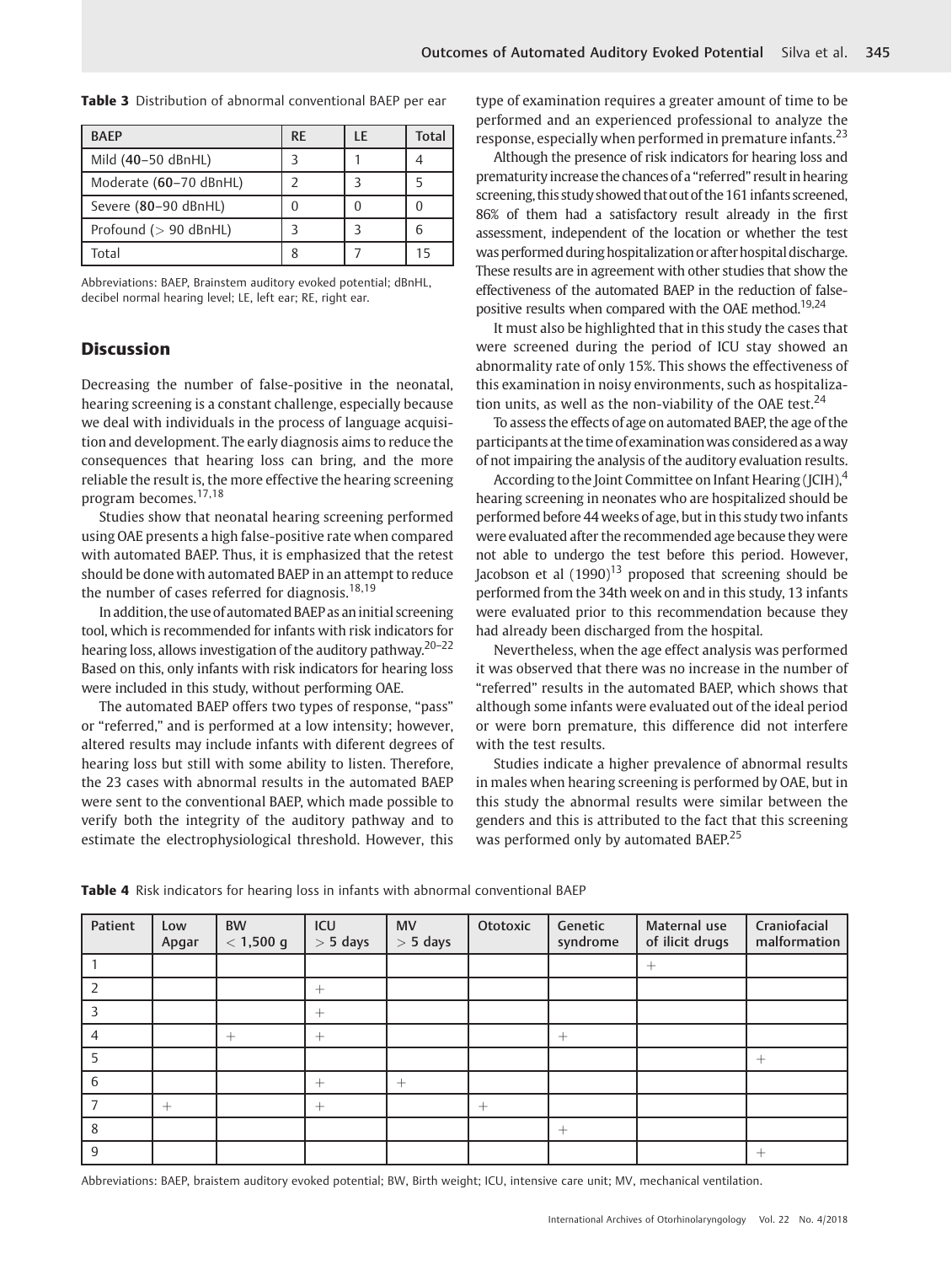Of the 161 infants screened, 23 (14%) obtained a "referred" result in the automated BAEP and were considered with a probable diagnosis of hearing loss. However, only nine (5%) confirmed hearing loss  $-$  unilateral or bilateral  $-$  of varying degrees, showing a false-positive index of 8% when conventional BAEP was performed. The initial failure can be attributed to the fact that these tests were performed only in infants with risk indicators for hearing loss. Although the influence of these indicators, not evaluated in this study, may have interfered with the negative outcome of the screening, the results of this study were better than those reported by other authors, who found a false-positive index of 15% when screening was performed by automated BAEP in neonates at risk.<sup>26</sup>

In addition, the improvement of BAEP results has been described in cases of neonates at risk, such as perinatal asphyxia, and in other cases of transient ischemia,<sup>27,28</sup> emphasizing that the interference of the risk indicator for hearing loss cannot be forgotten and the analysis of the results should be cautious. Other authors also emphasize that neural conduction is influenced by maturation and the diagnostic conclusion depends on this factor.<sup>29</sup>

This study showed the average age of diagnosis to be 2.7 months, in agreement recent study by Li et al,<sup>18</sup> whose mean was similar to that of neonates coming from the neonatal ICU and the nursery.

Finally, the data from this study demonstrate that performing two-stage hearing screening in neonates at risk for hearing loss, the initial one by automated BAEP and the final by conventional BAEP, allowed the accuracy of the early identification of hearing loss, favoring the referral for complementary evaluations through behavioral and electrophysiological tests by specific frequency.

# Conclusion

The results of the automated BAEP were similar when performed during hospitalization or after discharge. The patient's age at the examination as well as the gender did not influence the prevalence of hearing loss.

#### References

- 1 Yoshinaga-Itano C, Wiggin M. A look into the crystal ball for children who are deaf or hard of hearing: needs, opportunities, and challenges. Semin Speech Lang 2016;37(04):252–258
- 2 Lederberg AR, Schick B, Spencer PE. Language and literacy development of deaf and hard-of-hearing children: successes and challenges. Dev Psychol 2013;49(01):15–30
- 3 Drion B. Newborn hearing screening and deafness care in deaf families: Be careful of tactlessness!. Arch Pediatr 2016;23(07): 773–774
- 4 American Academy of Pediatrics, Joint Committee on Infant Hearing. Year 2007 position statement: Principles and guidelines for early hearing detection and intervention programs. Pediatrics 2007;120(04):898–921
- 5 Stürzebecher E, Cebulla M. Automated auditory response detection: Improvement of the statistical test strategy. Int J Audiol 2013;52(12):861–864
- 6 de Kock T, Swanepoel D, Hall JW III. Newborn hearing screening at a community-based obstetric unit: Screening and diagnostic outcomes. Int J Pediatr Otorhinolaryngol 2016;84:124–131
- 7 Pimperton H, Blythe H, Kreppner J, et al. The impact of universal newborn hearing screening on long-term literacy outcomes: a prospective cohort study. Arch Dis Child 2016;101(01):9–15
- 8 Cebulla M, Stürzebecher E. Automated auditory response detection: Further improvement of the statistical test strategy by using progressive test steps of iteration. Int J Audiol 2015;54(08): 568–572
- 9 Lewis DR, Marone SAM, Mendes BCA, et al. Multiprofessional committee on auditory health: COMUSA. Rev Bras Otorrinolaringol 2010;76(01):121–128
- 10 Angrisani RMG, Suzuki MR, Pifaia GR, et al. Automatic ABR in newborns risk: study of sensitivity and specificity. Rev CEFAC 2012;14(02):223–233
- 11 Benito-Orejas JI, Ramírez B, Morais D, et al. Comparison of twostep transient evoked otoacoustic emissions (TEOAE) and automated auditory brainstem response (AABR) for universal newborn hearing screening programs. Int J Pediatr Otorhinolaryngol 2008;72(08):1193–1201
- 12 Faistauer M, Augusto TAM, Floriano M, et al. Implementation of a program of universal newborn hearing screening in a university hospital in a city in south Brazil: preliminary results. Rev AMRIGS 2012;56(01):22–55
- 13 Jacobson JT, Jacobson CA, Spahr RC. Automated and conventional ABR screening techniques in high-risk infants. J Am Acad Audiol 1990;1(04):187–195
- 14 van Straaten HL, Tibosch CH, Dorrepaal C, et al. Efficacy of automated auditory brainstem response hearing screening in very preterm newborns. J Pediatr 2001;138(05):674–678
- 15 Qi B, En H, Huang L. The review of newborn hearing screening program in neonatal intensive care unit. Lin Chung Er Bi Yan Hou Tou Jing Wai Ke Za Zhi 2015;29(23):2103–2106
- 16 Xu ZM, Cheng WX, Yang XL. Performance of two hearing screening protocols in NICU in Shanghai. Int J Pediatr Otorhinolaryngol 2011;75(10):1225–1229
- 17 Conti G, Gallus R, Fetoni AR, et al. Early definition of type, degree and audiogram shape in childhood hearing impairment. Acta Otorhinolaryngol Ital 2016;36(01):21–28
- 18 Li PC, Chen WI, Huang CM, et al. Comparison of newborn hearing screening in well-baby nursery and NICU: a study applied to reduce referral rate in NICU. PLoS One 2016;11 (03):e0152028
- 19 van Dyk M, Swanepoel W, Hall JW III. Outcomes with OAE and AABR screening in the first 48 h–Implications for newborn hearing screening in developing countries. Int J Pediatr Otorhinolaryngol 2015;79(07):1034–1040
- 20 Berg AL, Spitzer JB, Towers HM, et al. Newborn hearing screening in the NICU: profile of failed auditory brainstem response/passed otoacoustic emission. Pediatrics 2005;116(04):933–938
- 21 Suppiej A, Rizzardi E, Zanardo V, et al. Reliability of hearing screening in high-risk neonates: comparative study of otoacoustic emission, automated and conventional auditory brainstem response. Clin Neurophysiol 2007;118(04):869–876
- 22 Smets K, Verrue N, Dhooge I. Implementation and results of bedside hearing screening with automated auditory brainstem response in the neonatal intensive care unit. Acta Paediatr 2012; 101(09):e392–e398
- 23 Baldwin M, Watkin P. Predicting the degree of hearing loss using click auditory brainstem response in babies referred from newborn hearing screening. Ear Hear 2013;34(03):361–369
- 24 McGurgan IJ, Patil N. Neonatal hearing screening of high-risk infants using automated auditory brainstem response: a retrospective analysis of referral rates. Ir J Med Sci 2014;183(03): 405–410
- 25 Berninger E, Westling B. Outcome of a universal newborn hearingscreening programme based on multiple transient-evoked otoacoustic emissions and clinical brainstem response audiometry. Acta Otolaryngol 2011;131(07):728–739